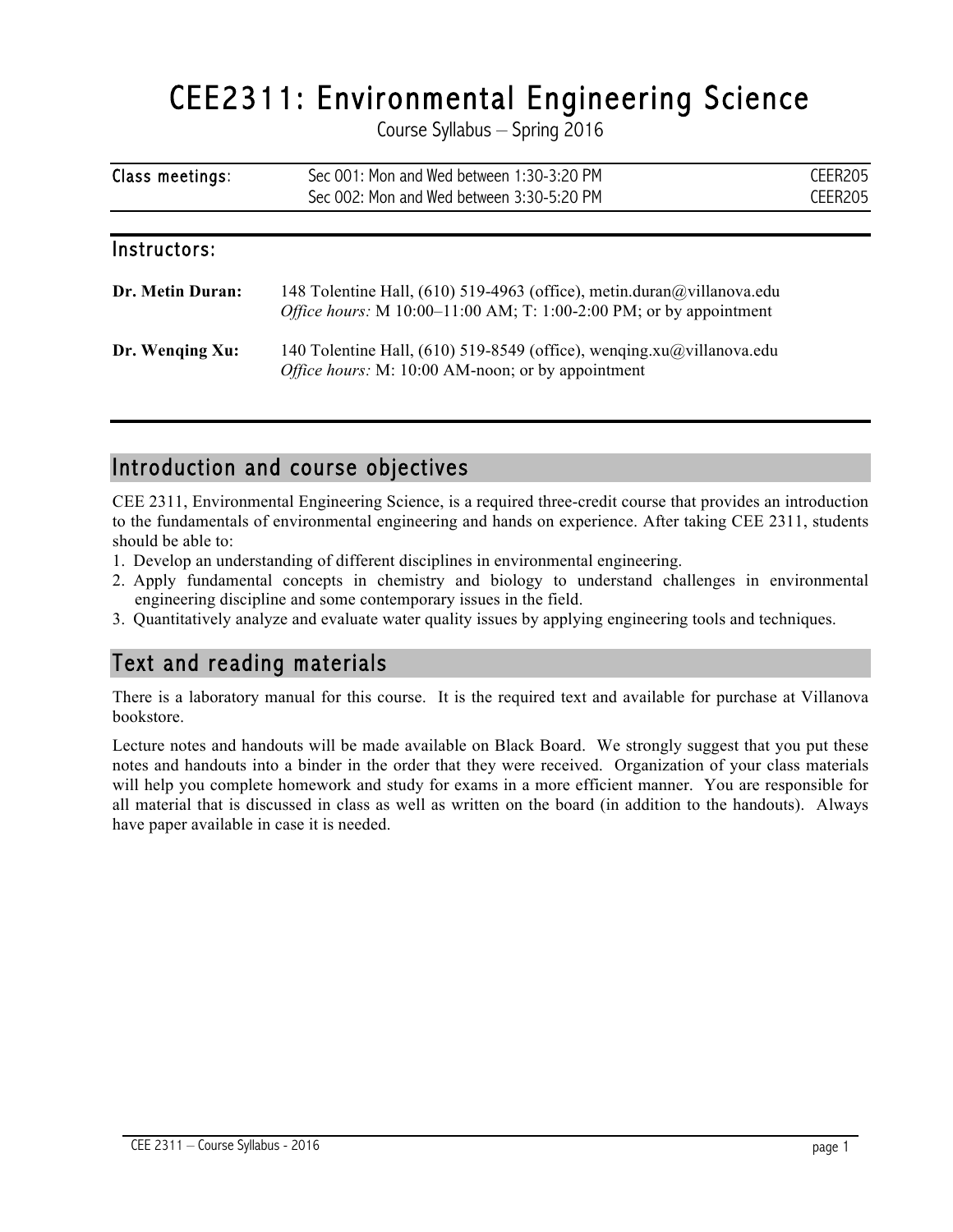## Grading policy

The course grade will be based on three 90-minute exams (2 during the semester and one during finals), as well as homework assignments and quizzes. The scale on the right will be used to assign letter grades.

|                                        | $94 - 100%$ | Α    | 73-76%      |      |
|----------------------------------------|-------------|------|-------------|------|
| 3 Exams $(25\% \text{ each})$ —75%     | $90 - 93%$  | A-   | 70-72%      | $C-$ |
| Laboratory Reports-12%                 | 87-89%      | $B+$ | 67-69%      | D+   |
| Homework and Quizzes—10%               | 83-86%      | B    | $63 - 66\%$ |      |
| Class participation— $3\%$             | 80-82%      | $B-$ | $60 - 62\%$ | D-   |
| Extra Credit—Max. of 2% of total grade | 77-79%      | $C+$ | Below 60%   |      |

If you have a diagnosed disability and plan to utilize academic accommodations, please contact Gregory Hannah, advisor to students with disabilities  $\omega$  610-519-3209 or visit the office on the second floor of the Connelly Center as soon as possible. The Office of Disability Services collaborates with students, faculty, staff, and community members to create diverse learning environments that are usable, equitable, inclusive and sustainable. The ODS provides Villanova University students with physical disabilities the necessary support to successfully complete their education and participate in activities available to all students.

#### Attendance policy

Although attendance will not be taken, you are expected to attend every scheduled class. Be aware that your class participation will be ZERO if you do not attend class. Your class participation will be ZERO if you sleep through the class. If you miss an exam or laboratory due to an unexcused absence, the grade you will receive for that exam or laboratory will be **zero**. Makeup exams will be given only in those cases where the exam is missed for a valid reason **that can be verified**. Makeup laboratory time will not be provided. Dr. Duran and Dr. Xu will make all decisions on this matter on a case-by-case basis.

#### Homework

Required homework will be due at the **beginning of class on the due date**. You are asked to use paper of uniform size in each assignment. In this course, each student must complete and submit homework **individually**. Evidence of direct copying will be addressed in accordance with the University's Academic Integrity policies (see below). You may confer with other students about **strategies** for approaching homework problems, but **you may not copy or shall full solutions** with any student for any problem or subproblem. Show all steps of your work in a way that will allow anyone to follow the logic (including yourself at a later date!). Make sure that your work is neat and legible and always **box your answers**, with any dimensional units inside the box. Include the names of any students with whom you consulted in completing a homework assignment. Late homework assignment turned in within 24 hours after due date will be penalized 20%. After that time assignments will not be accepted.

Solutions for most homework problems will be available for student review, and will be posted on Blackboard. Students are encouraged to **first** compare graded homework and the correct solution to find the source of errors in their calculations. If there is still some confusion, the student is encouraged to meet with the professor who assigned the problem. Office hours provide an ideal opportunity to discuss such matters.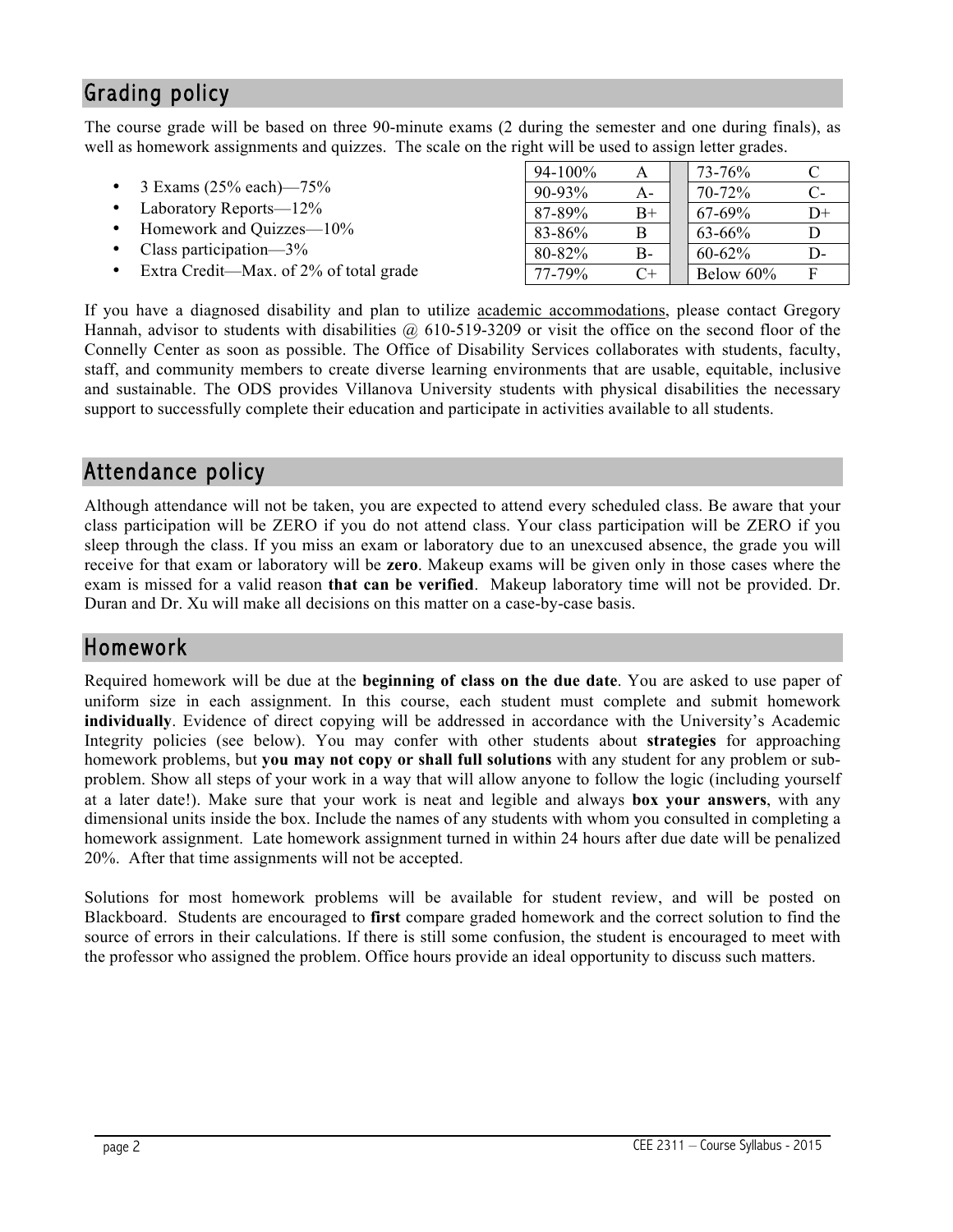#### Laboratory Reports

Laboratory experiments will be conducted in groups determined by the instructors. One formal laboratory report per group will be due at the **beginning of class on the due date**. Late laboratory reports will not be accepted. Laboratory reports should conform to the format specified by the instructors. Missing class during a scheduled laboratory experiment will result in a grade of zero. Laboratory reports will be graded according to the following:

- Objectives and background: 15%
- Materials and procedure:  $10\%$
- Results and Discussion: 45%
- Conclusions: 10%
- Organization and format: 20%

#### Examinations

Exam dates are specified in the course outline (see next page). The last exam, the final, is *not* comprehensive and thus it will include material covered since the second exam. Cheating on exams is a serious offense and will be addressed in accordance with the University's Academic Integrity policies (see below).

## Academic Integrity

The Code of Academic Integrity of Villanova University addresses cheating, fabrication of submitted work, plagiarism, handing in work completed for another course without the instructor's approval, and other forms of dishonesty. For the first offense, a student who violates the Code of Villanova University will receive 0 points for the assignment. The violation will be reported by the instructor to the Dean's office and recorded in the student's file. In addition, the student will be expected to complete an education program. For the second offense, the student will be dismissed from the University and the reason noted on the student's official transcript. Please visit the website for further details:

http://www.vpaa.villanova.edu/academicintegrity/code.html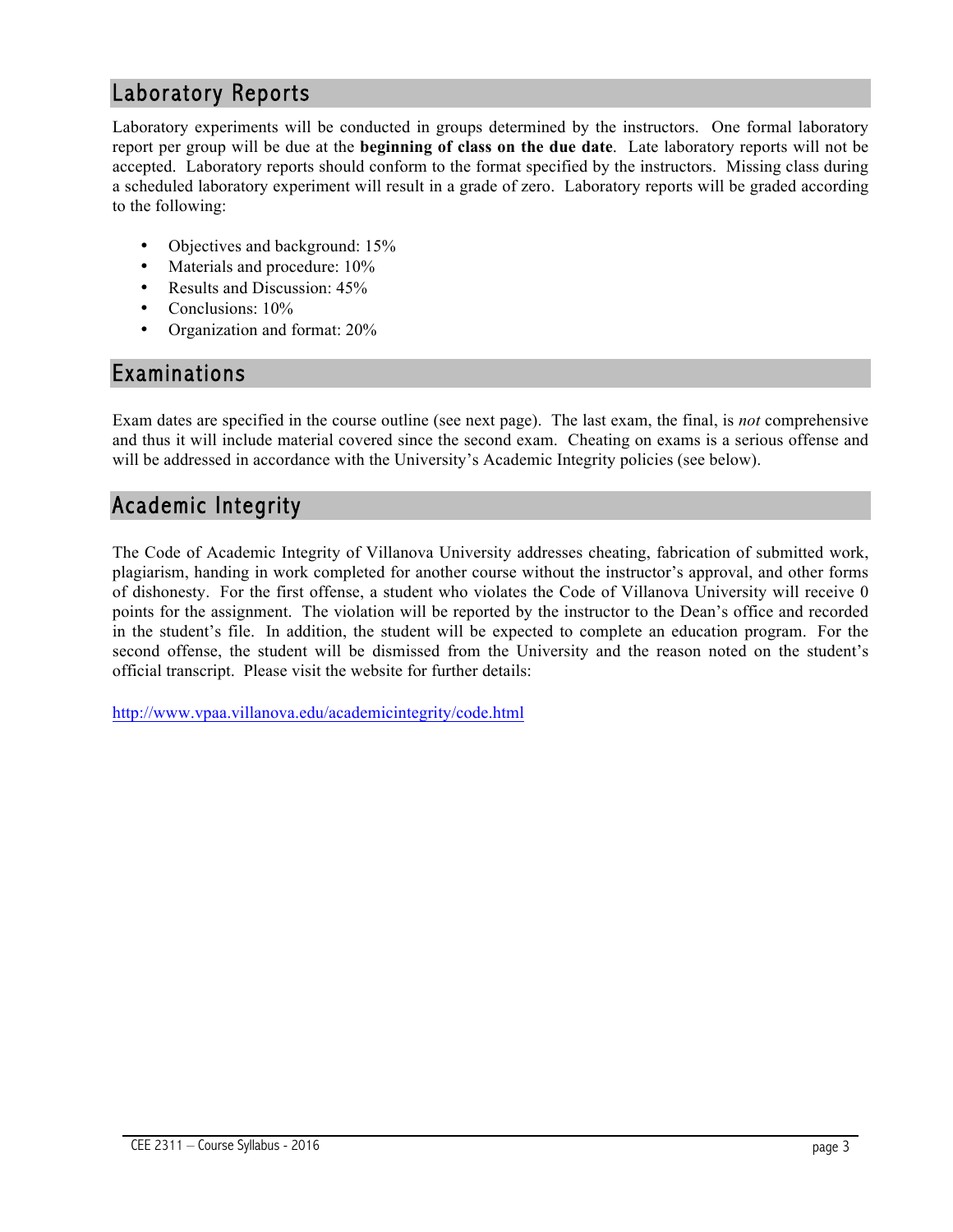# Course outline

| Lecture                             | Date                      | <b>Topic</b>                                                                                   |  |  |  |  |
|-------------------------------------|---------------------------|------------------------------------------------------------------------------------------------|--|--|--|--|
| 1                                   | 1/11                      | Introduction; What environmental engineers do                                                  |  |  |  |  |
|                                     | PART 1: AQUATIC CHEMISTRY |                                                                                                |  |  |  |  |
| $\overline{2}$                      | 1/13                      | Units of concentration                                                                         |  |  |  |  |
| 3                                   | 1/20                      | Stoichiometry and chemical kinetics                                                            |  |  |  |  |
| $\overline{4}$                      | 1/25                      | Thermodynamics                                                                                 |  |  |  |  |
| 5                                   | 1/27                      | Acid-base chemistry and alkalinity                                                             |  |  |  |  |
| 6                                   | 2/1                       | Lab 1: Acid-base and alkalinity lab (meet in CEER 306/308)                                     |  |  |  |  |
| 7                                   | 2/3                       | Gas/liquid equilibrium processes (Henry's law)                                                 |  |  |  |  |
| 8                                   | 2/8                       | Solid/liquid equilibrium processes                                                             |  |  |  |  |
| 9                                   | 2/10                      | Precipitation and dissolution                                                                  |  |  |  |  |
| 2/15                                |                           | Exam I (Tentatively to include material covered up to and including February<br>10, 2016)      |  |  |  |  |
| PART 2: FUNDAMENTALS OF MICROBOLOGY |                           |                                                                                                |  |  |  |  |
| 10                                  | 2/17                      | Introduction, biological systems of environmental engineering                                  |  |  |  |  |
| 11                                  | 2/22                      | Organisms (prokaryotes and eukaryotes) and viruses                                             |  |  |  |  |
| 12                                  | 2/24                      | Cell biology                                                                                   |  |  |  |  |
| $2/29 - 3/6$                        |                           | <b>Spring Break</b>                                                                            |  |  |  |  |
| 13                                  | 3/7                       | Metabolism                                                                                     |  |  |  |  |
| 14                                  | 3/9                       | Metabolism and microbial growth                                                                |  |  |  |  |
| 15                                  | 3/14                      | Microbial growth                                                                               |  |  |  |  |
| 16                                  | 3/16                      | Public health microbiology and Lab 2: Indicator organisms laboratory (meet in<br>CEER 306/308) |  |  |  |  |
| 3/21                                |                           | Exam II (Tentatively to include material covered between February 18 and<br>March 16, 2016)    |  |  |  |  |
| $3/23 - 3/28$                       |                           | <b>Easter Break – No Class</b>                                                                 |  |  |  |  |
| <b>PART 3: WATER QUALITY</b>        |                           |                                                                                                |  |  |  |  |